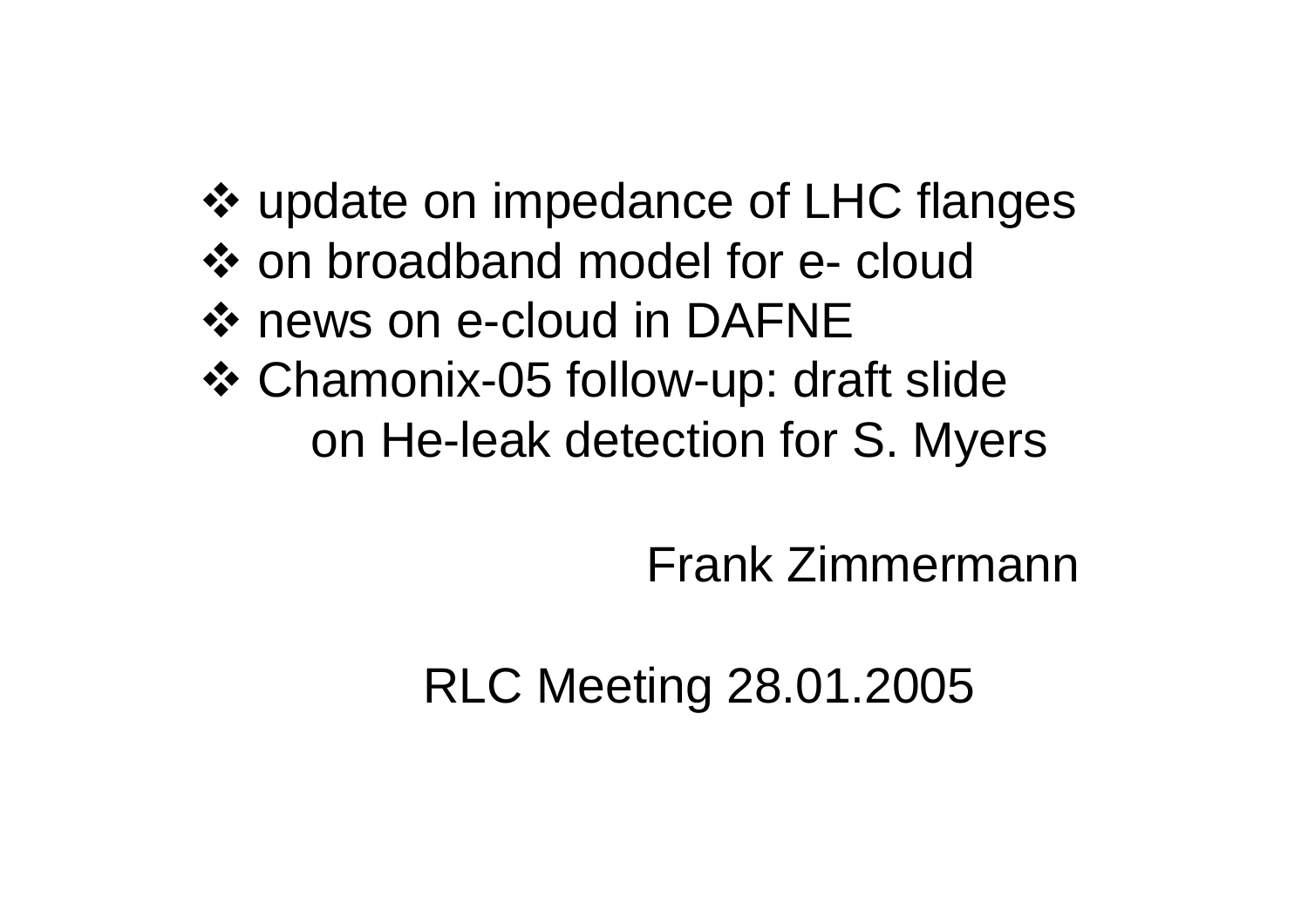TBCI run for LHC flange by Karl Bane

taking σ<sub>z</sub>= 7.5cm

wake is very similar to the derivative of a Gaussian, i.e. it is inductive TBCI gets an inductance of  $L = 0.21$  nH;

Bill Ng's formula gets 0.20 nH. Not a bad agreement!



total in DR: 70-76 m $\Omega$  w/o flanges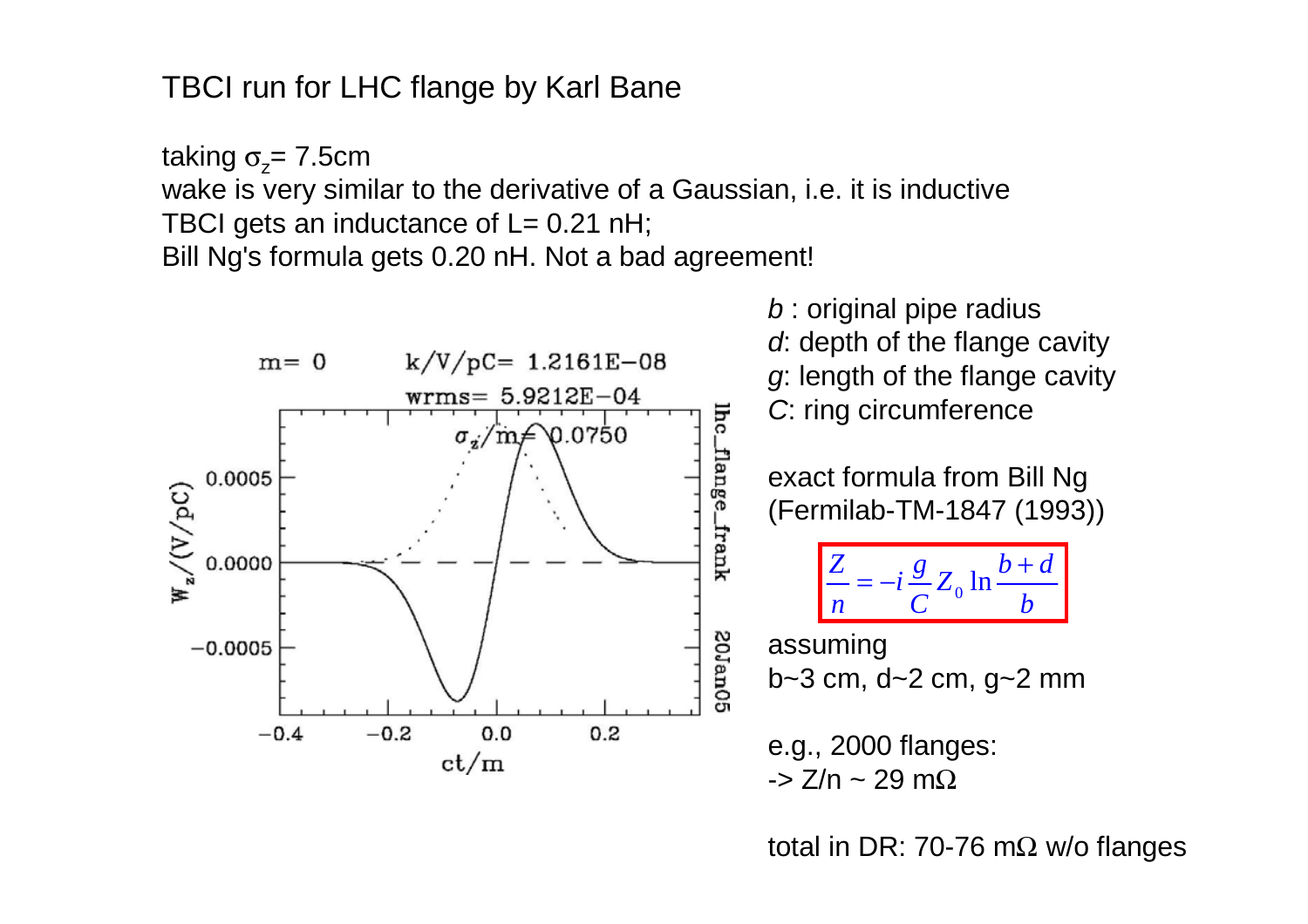questions sent to Miguel Jimenez on 14.01.05

- what is the total number of flanges (2000?)
- are these flanges only in the long straight sections or also in the arcs?

- is there a beam screen at the location of some or most of theseflanges?

- are the chambers mostly elliptical or mostly circular? (and what are the most common dimensions of adjacent beam pipes?)
- what is the material of the flanges?
- what is the dark box inside the flange in your drawing (copper?)

no answer so far and not reachable by phone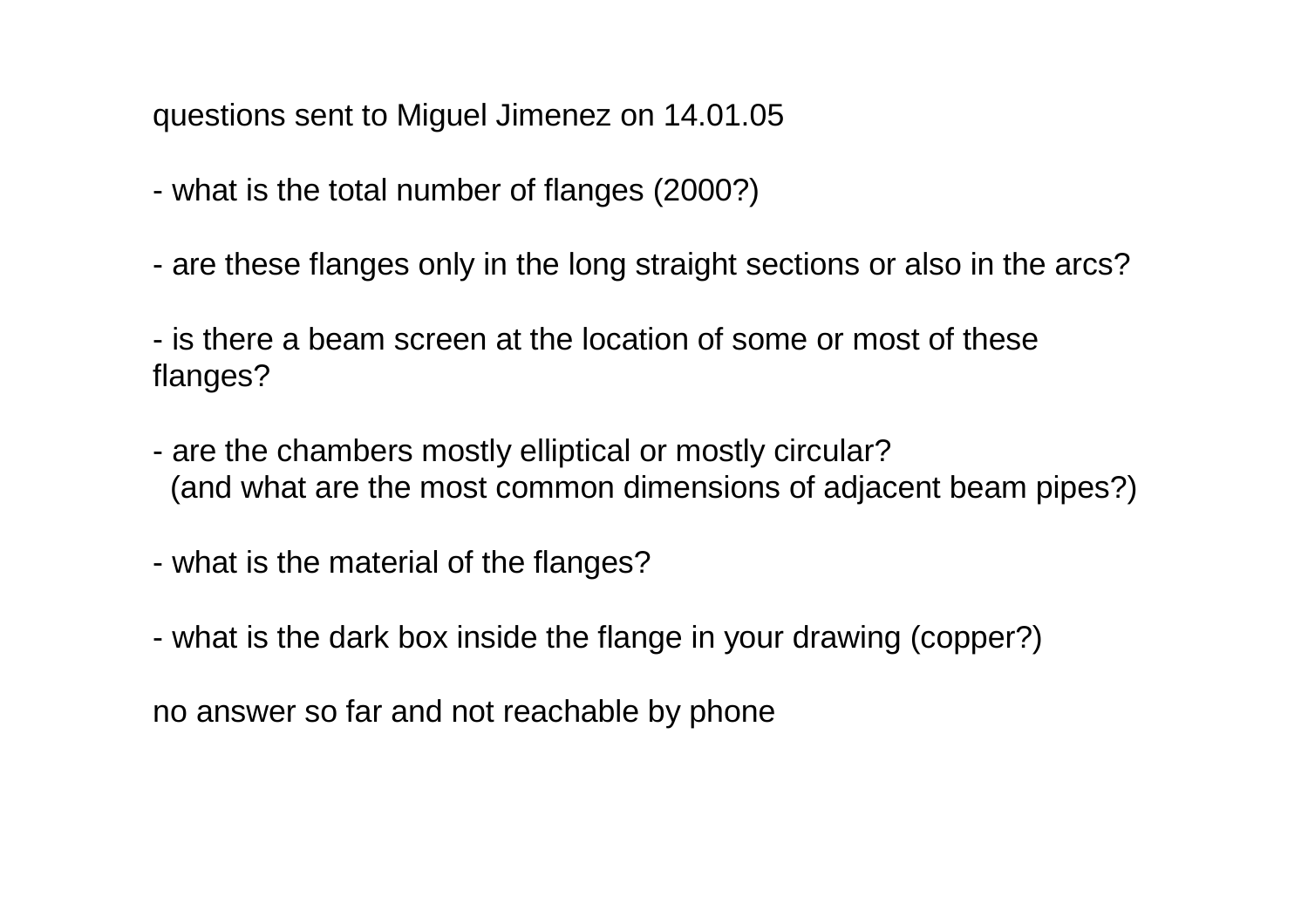E-cloud & broad-band resonator; excerpts from Francesco's email to Chamonix'05

Single-bunch effects depend critically on the electron cloud density seen by the beam and the *challenge will be to perform beam scrubbing without exceeding a threshold value of about 4x1011 electrons/m 3*, when the single bunch instability can still be cured by a modest chromaticity Q'~2. After scrubbing the electron density is predicted to be below this threshold.

*For a larger electron density of say 6x1011 electrons/m 3 a much larger chromaticity Q'~30-40 is needed* to cure the TMCI-like instability and, according to multi-particle simulations performed by Frank Zimmermann and Elena Benedetto with the HEAD-TAIL code, there may still be a slow emittance growth. These simulation results refer to fieldfree regions and include the electron-oscillation frequency variation and electron pinch along the bunch, which both have a stabilizing effect. In the LHC arcs most of the electrons are located near the two stripes away from the beam axis and the electron density seen by the beam will be lower than in field-free regions.

*Predictions based on the broad-band impedance model* fitted observations at the SPS and KEKB; but the adequacy of a conventional stability analysis based on this model for the LHC is under scrutiny in view of the *much larger electron pinch effect (3.3 e- oscillations over 2*  <sup>σ</sup>*z in the LHC instead of 0.78 for the SPS).* The corresponding *z-dependent betatron tune spread* can be as large as ~0.1 thus providing an *effective Landau damping* and possibly reconciling the predictions of the conventional stability analysis by Elias Metral with the higher threshold found by HEAD-TAIL simulations.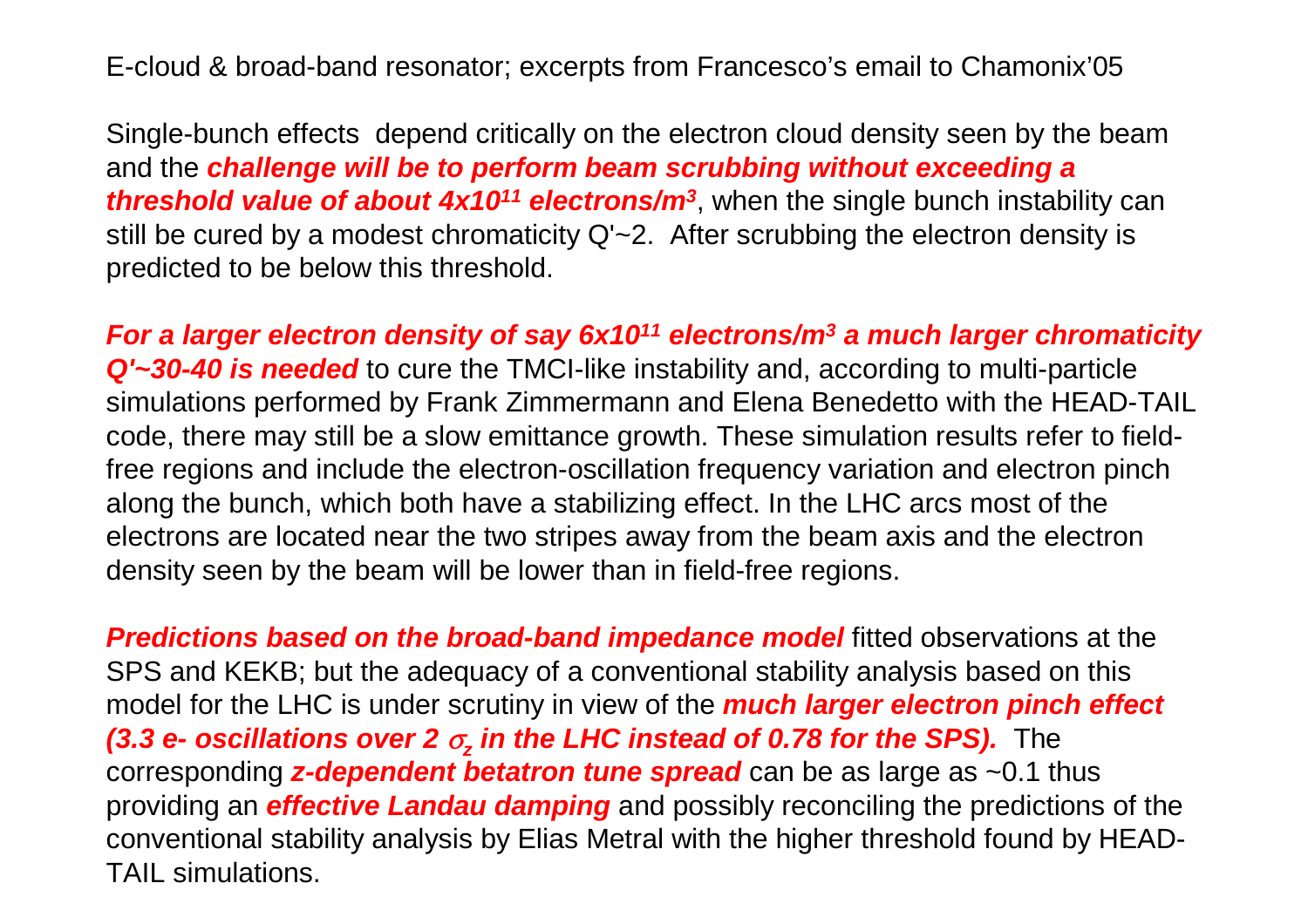Email from M. Zobov, on 27.01.2005:

I have read your Review in PRSTAB and your article with K. Ohmi in PRL on single bunch instabilities due to e-cloud. And I am getting more and more convinced that we have a kind of beam break up instability in DAFNE:

1) the instability rise time depends on the bunch current (not total current).

2) the instability rise time is faster than the synchrotron period.

3) the instability is very sensible to the injection conditions. We managed to store about 200 mA more in the positron beam by shortening the kicker pulse length and making better injection closed bump. The dependence on the injection errors is a typical feature of the beam break up instability.

For DAFNE suits the formula for "short" bunches, i. e. eg.11 on page 21 of your Review, last raw. According to it the rise time scales as the emittance. This is what exactly was done during the long shut down: the emittance was decreased by about a factor of 2 in order to avoid parasitic crossings and to store bunches without empty buckets. Practically, the threshold also reduced by the same factor (or only a bit higher).

Could it be a plausible explanation, in your opinion?